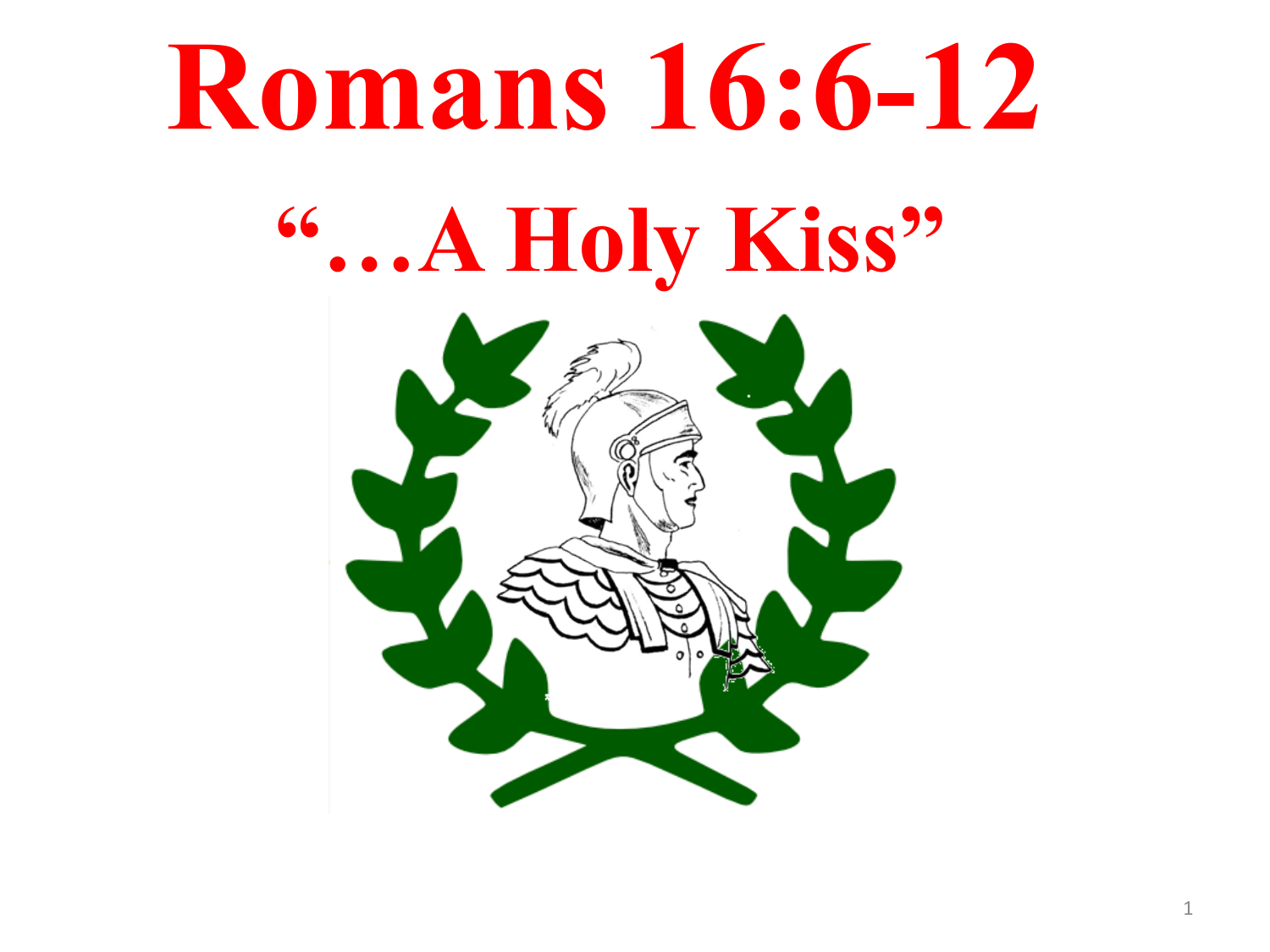# **Vs. 10b-11**-

- ~"*Greet the household of Aristobulus*" A Greek name. Nothing else known.
- ~"*Herodion, my relative*" Nothing else known???
- *~"Greet those in the household of Narcissus who are in the Lord."*
- **Narcissus** was the name of a Greek god that was physically perfect but was so self-absorbed that he



distained everyone but himself. He was led to a quiet pool by the god Nemesis, where he saw his reflection in the water and fell in love with it. He sat and stared at himself until, finally, realizing that the reflection could never return his love and admiration, he committed suicide!

- Who would name their child after this pathetic figure?! You would have to be pretty warped, I think. This Narcissus (of vs. 11) was almost certainly a gentile that had come from a truly messed up family, immersed in Roman culture and values. Romans valued outward beauty more than anything, and thought the meaning of life was the pleasure of ones body and fulfillment of one's ego.
- Somehow, this Narcissus had found a greater love than himself. He had found Jesus, and at least part of his household had given themselves to Jesus as well. Paul sends his greetings to those in the family that were Christ followers. The others had surely resisted Christ and probably greatly resented Paul for the division in their family .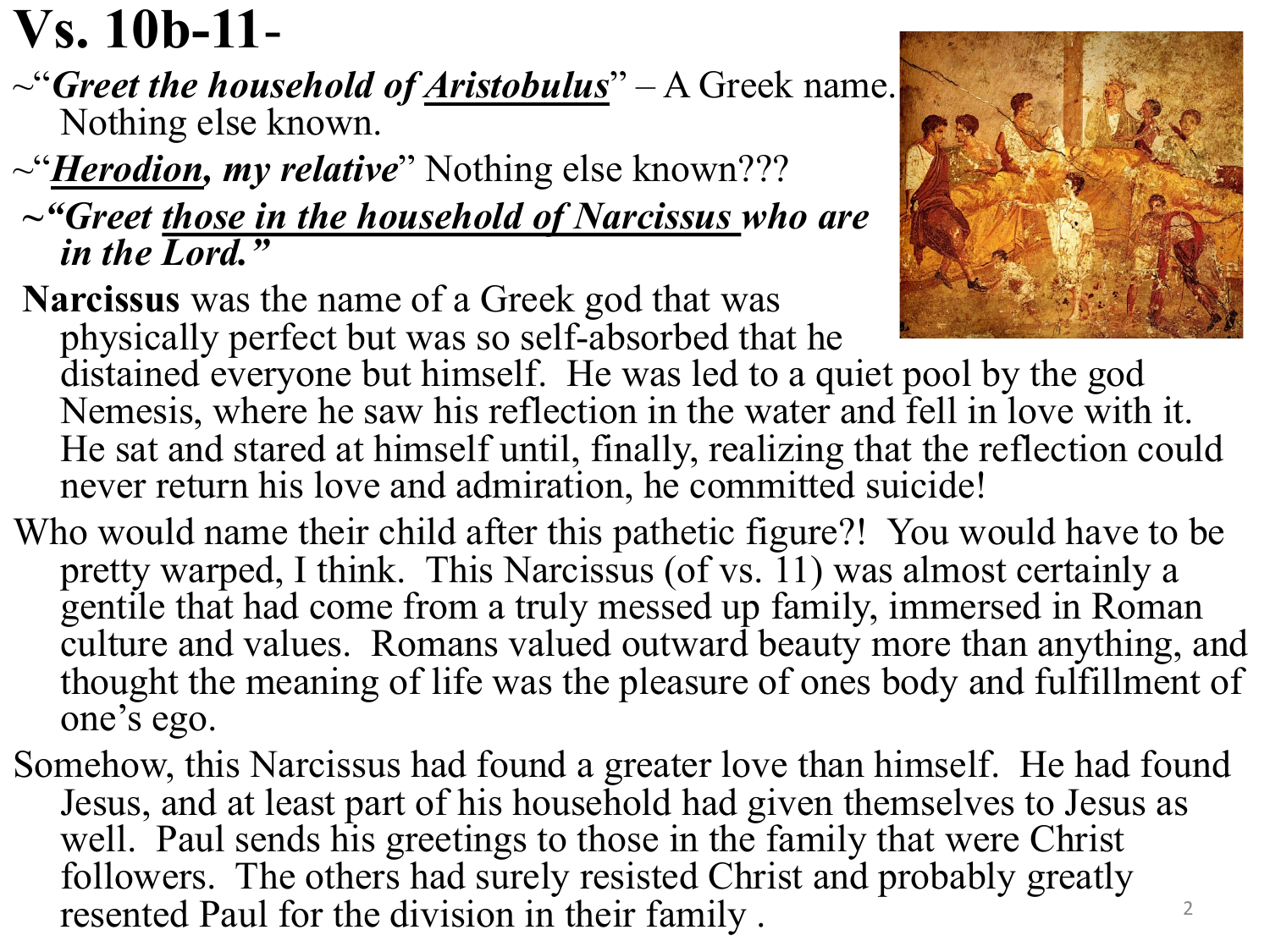$Vs. 12 -$ 

*~"Tryphena and Tryphosa"* – Probably sisters.

#### **~**"*My dear friend Persis* - *another woman who works hard in the Lord*"

Woman have always been full partners in the effort of God to win the world to himself. The church has never been male dominated if done right. Women have always been on the same level as men in the church. In general, where men are weak, women are strong, and where men are strong women are weak. But working together, men and women are a complete team, strong, and without the weaknesses of one genders or the other. Jesus was supported by a large entourage of women disciples. Paul, obviously, was very grateful to the women that had helped him along the way or had been a part of his team. They were true servants and are exalted in the eyes of God. In the church they have been the strength of the body, the backbone of any achievements it has made in the purposes of God  $\frac{3}{3}$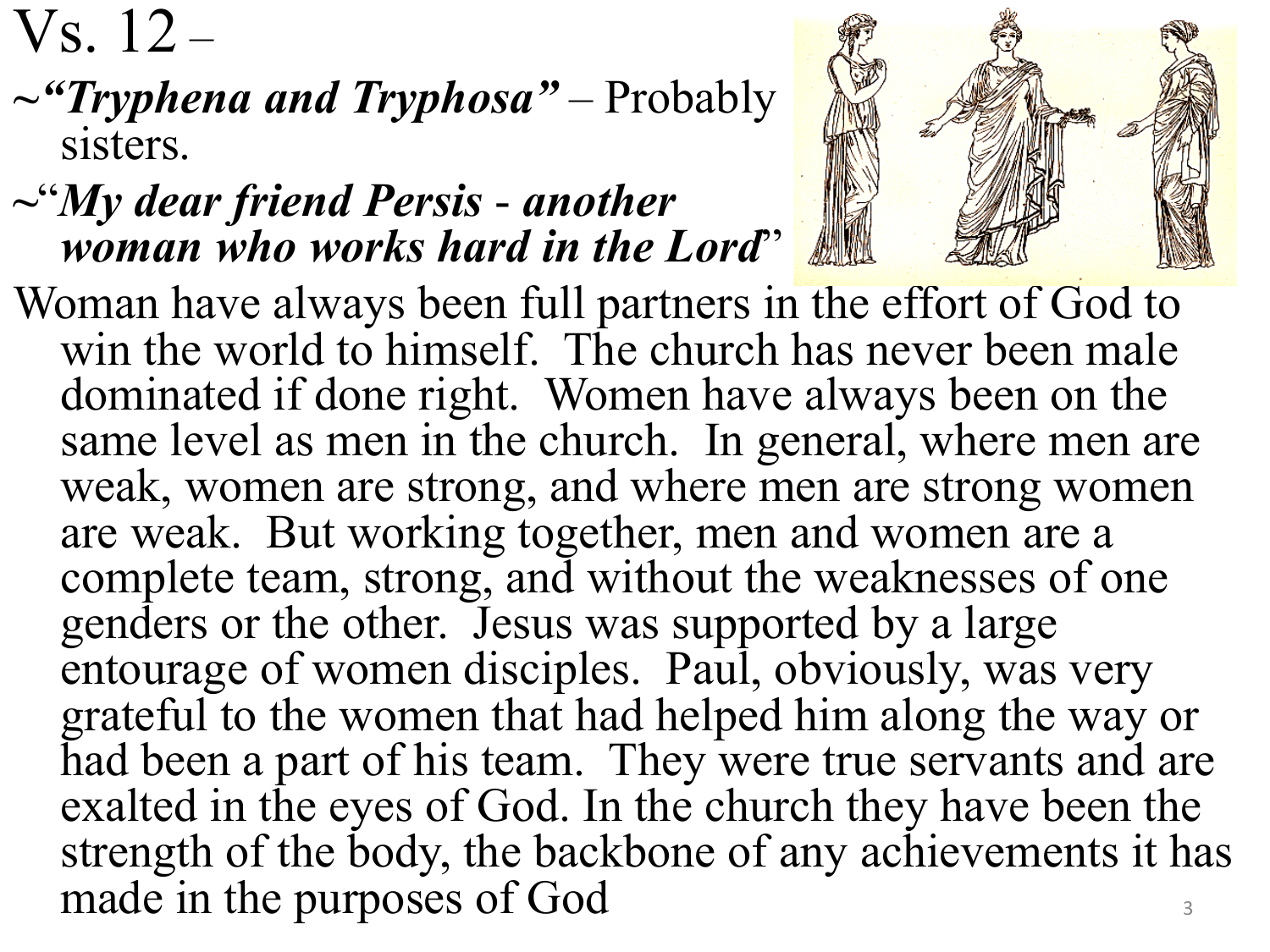ANYONE that works hard in the church is appreciated greatly, woman, man, or child. If your service is given "*as unto the Lord*", it will always stand out as being over and above! Its effect is to encourage others and to motivate them to work hard also. Hard work is generally characterized by excellence! To these servants the Lord will one day utter those exquisite words of priceless value - "*Well done, good and faithful servant!*".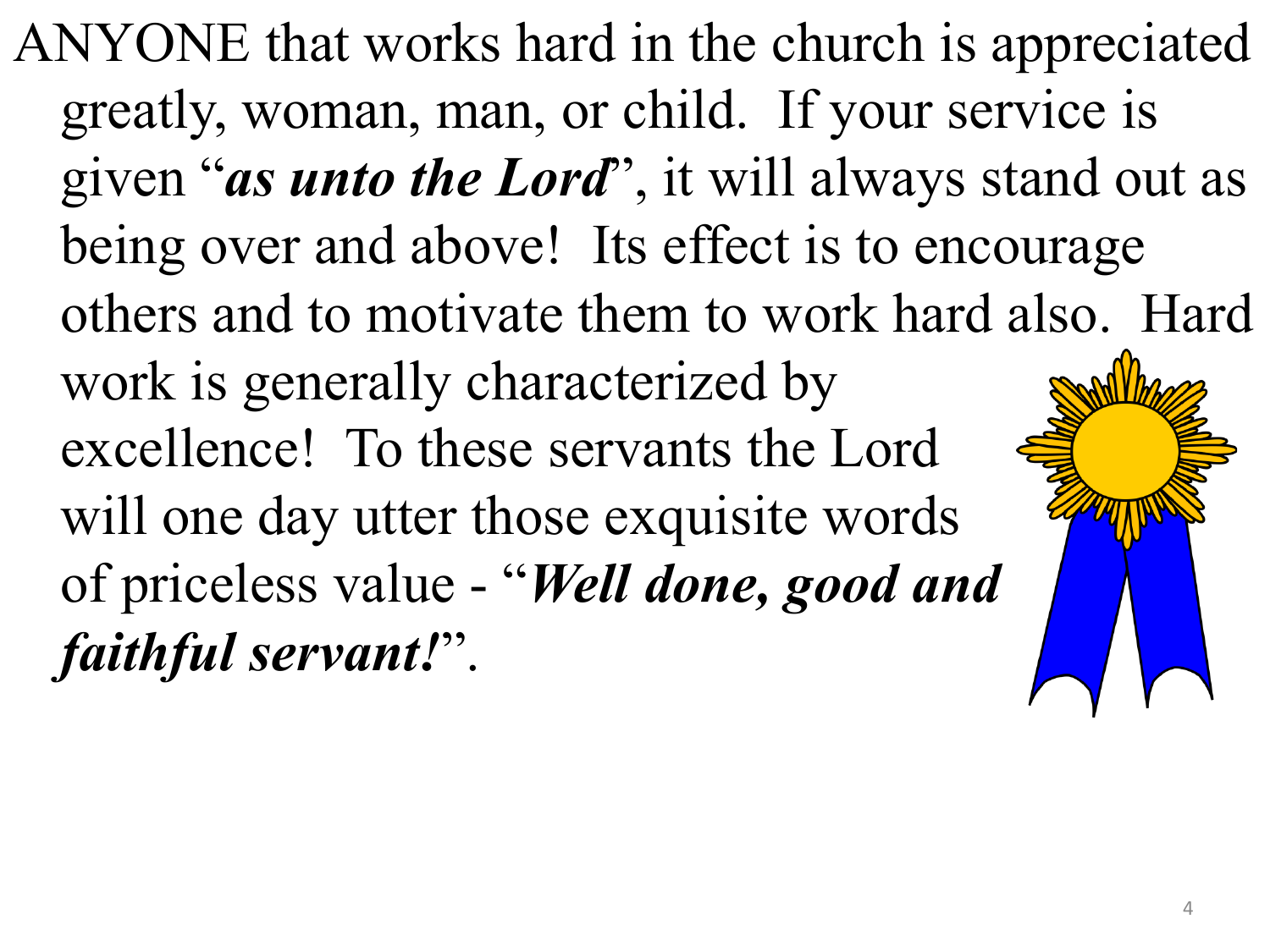### **Vs. 13 –** *"Greet Rufus, chosen in the Lord" and his motherly mother.*

The term "*chosen*" is simply an expression of identity and purpose. Jesus is the one chosen before the creation of the world, and we partake in His chosen-ness when, by faith, we receive Jesus. *Everyone* that receives Jesus as Savior and leader then partakes/shares in His chosen- ness. The term always relates to being chosen for the purpose of DOING something! As Christ was *chosen* to win the world over to Himself, so we too

are *chosen* (in Him) to carry on the task of winning the world to Jesus! His mission is now has become ours!



Are you fully on board with this great task that was transferred to you when you received Jesus?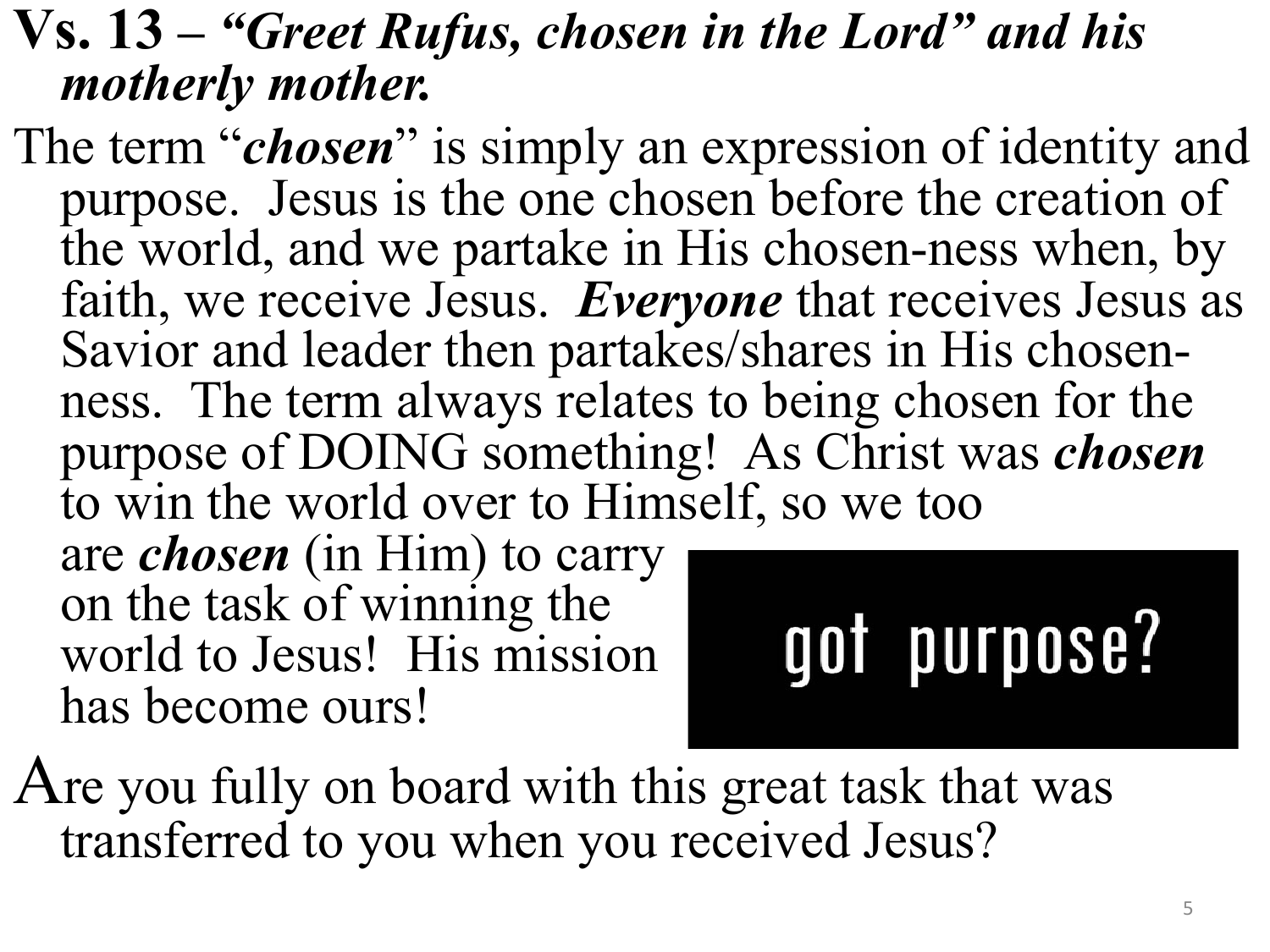**Vs. 14, 15** – "*Greet…*" – a litany of names of people personally Paul knows in the Roman church. He knows them enough to name them but has not had a lot of history with them, so there is no personal comment after their names, other than the general "brothers" or "saints". Never-the-less, they are important to Paul, and he views them as allies. Naming them causes Paul's authority to rub off on them. He is counting on them all to hold things together until he gets there.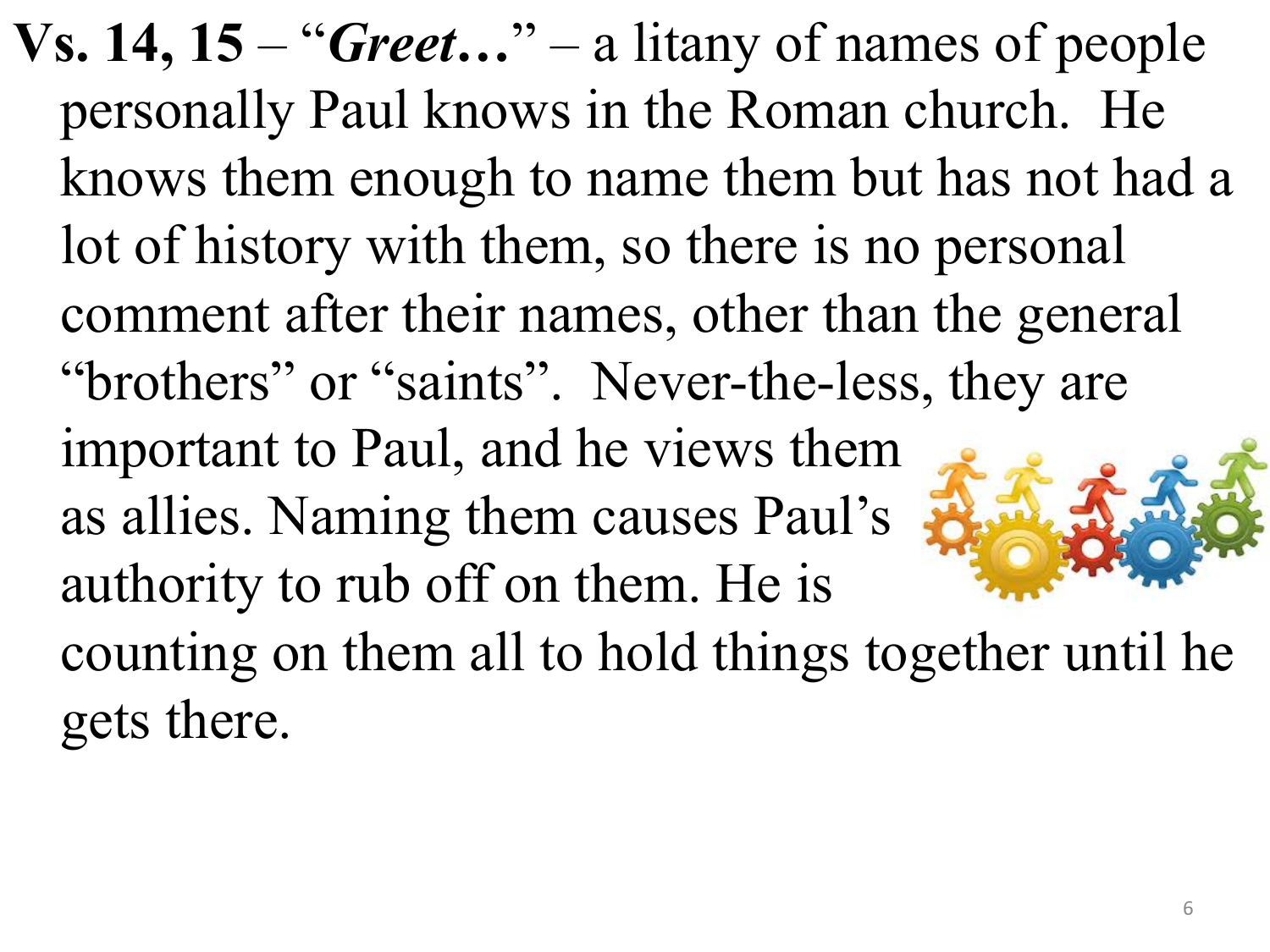## **Vs. 16** – "*Greet one another with a holy kiss*"

**EXECUTE:** When I was a kid, we always  $\partial\!\!\!\!\int_{0}^{\infty}$  $\bigcirc$ laughed and made jokes about this verse. But this was not a kiss on the lips, but this is likely a brush of cheeks with a sidelong pursing of the lips – a style of greeting still carried on to this day in many Middle Eastern cultures.

- It is a more familiar greeting than a simple handshake, but a mark of intimate familiarity, respect, and affection. A show of genuine affection in the body of Christ is an appropriate expression of the love of Christ.
- Keep on loving, respecting each other and do not be afraid to express it! "A holy kiss" is a symbol for the will of Christ for His people. Show warmth, appreciation, fondness, and care. Stop being so guarded! European reserve, aloofness, detachment is NOT the will of Christ for us!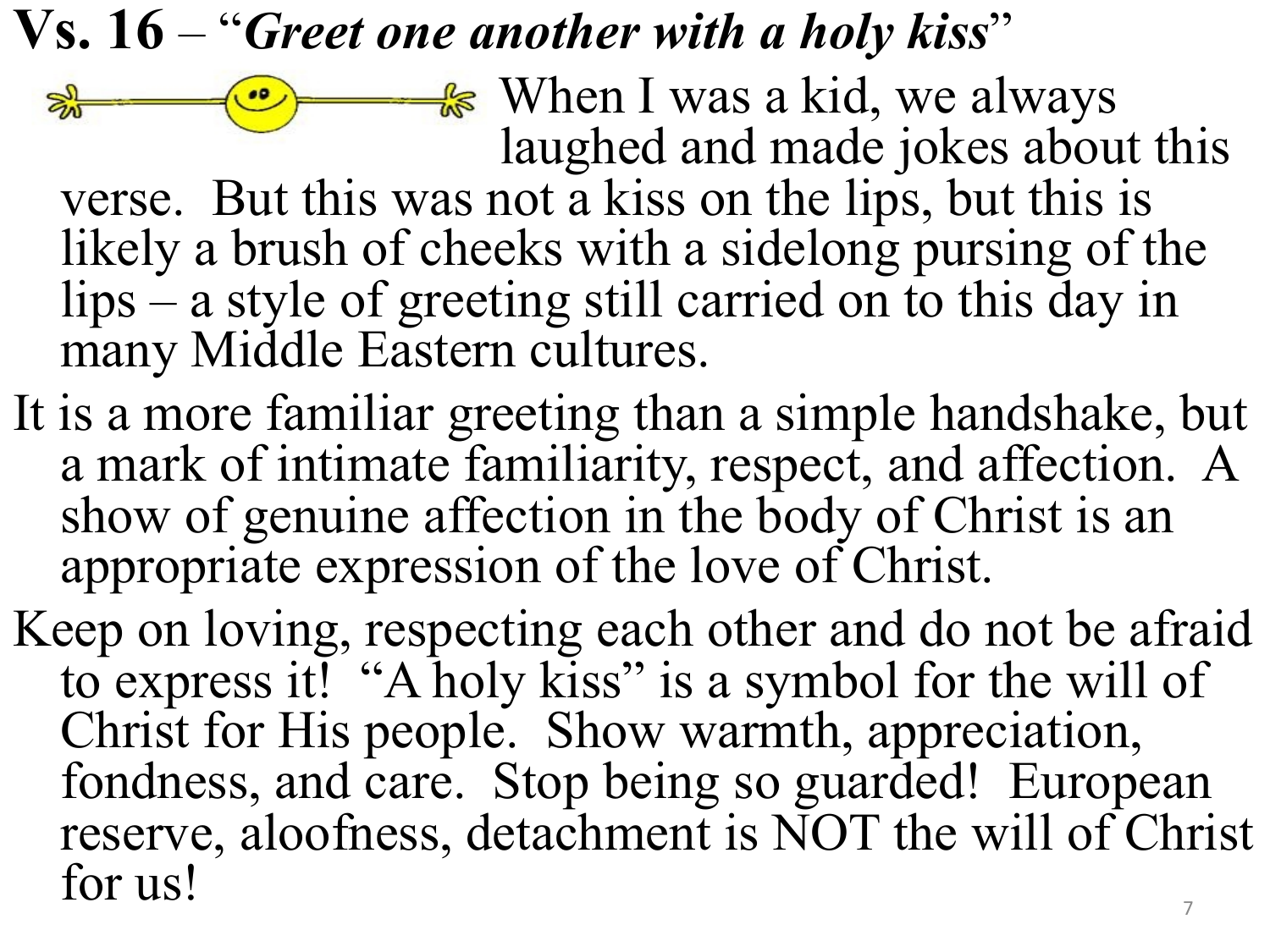- **Vs. 17**  But not everyone at the church merited such affection. Some were obvious trouble makers, obstinate, contrarian. Some things never change. Such people still exist in the church.
- We are very fortunate that we don't really have any of this sort right now at Bethany, but we certainly will in the future. They are identifiable because they will be divisive, argumentative, confrontational! They will not listen to leadership, but will have their own agenda, and it much different than that of Christ! They will speak badly of others, but will usually reserve a special contempt for leadership, especially when leadership

disagrees with them. They can often behave like spoiled children that throw tantrums when they do not get their way.

Steer clear of them or you will be potentially won over "*by smooth talk and flattery*", and so become partakers in their dark sins of slander and bad attitude! Don't be naive by being accommodating. Such people need to be rebuked, isolated, resisted at every opportunity or they will ruin morale, all momentum, or even *split* the church! They may even be well-meaning, but they are deadly poisonous and are doing the work of the Evil One in the church! \* "Well-intentioned Dragons" <sup>8</sup>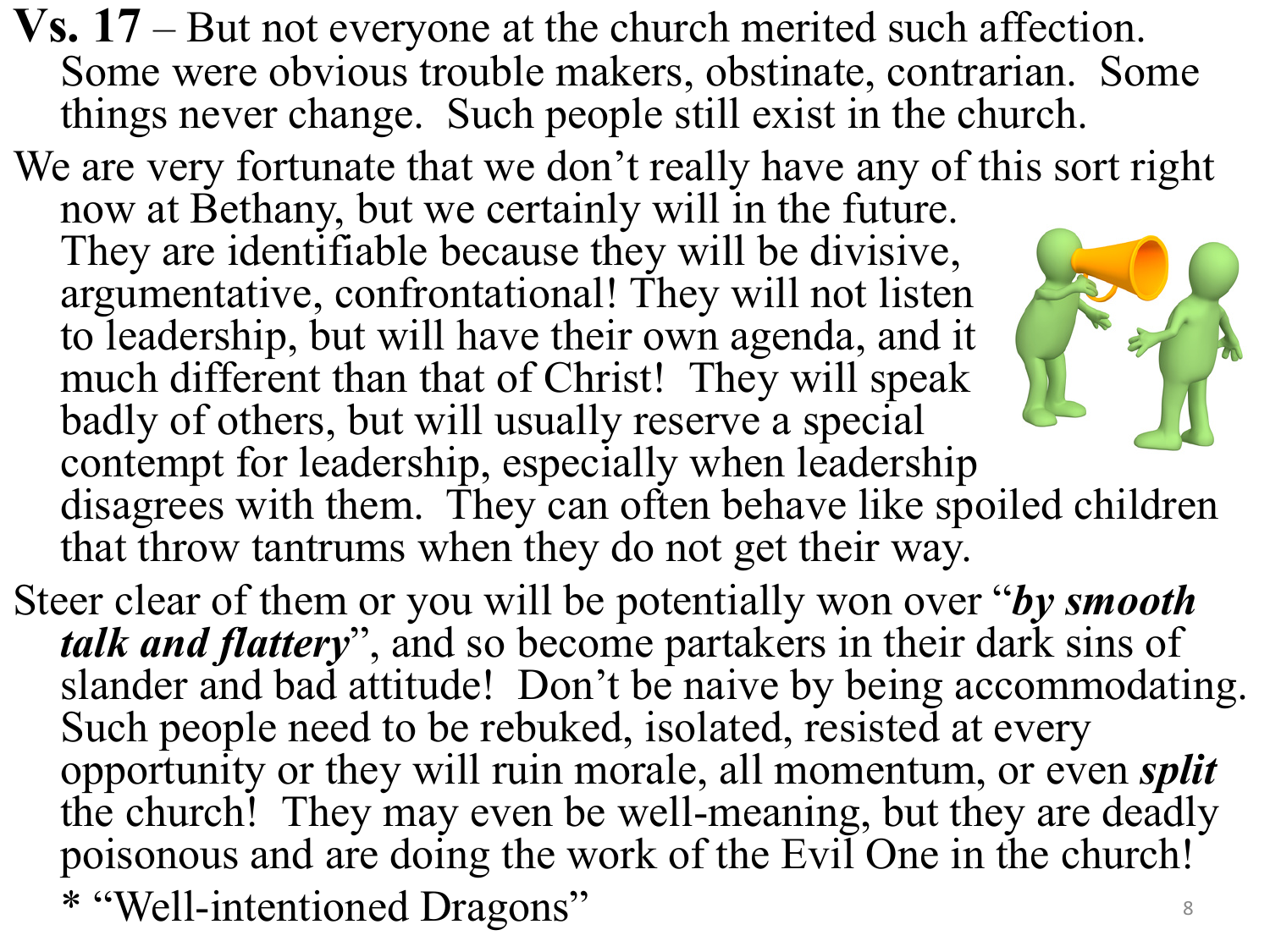BTW – the flipside of this is that pastors can be this way too. If a pastor exhibits authoritarianism, it's a problem! If he will not listen his leadership team but bullies his way through issues, the leadership needs to be strong enough to insist that he step down. The longer such a man leads, the more of a problem he will become, so don't delay too long. Confront, give a chance to course correct, and then if there is no change, sever ties! The work of God is too important to let any one person ruin what God is trying to do in and through His church